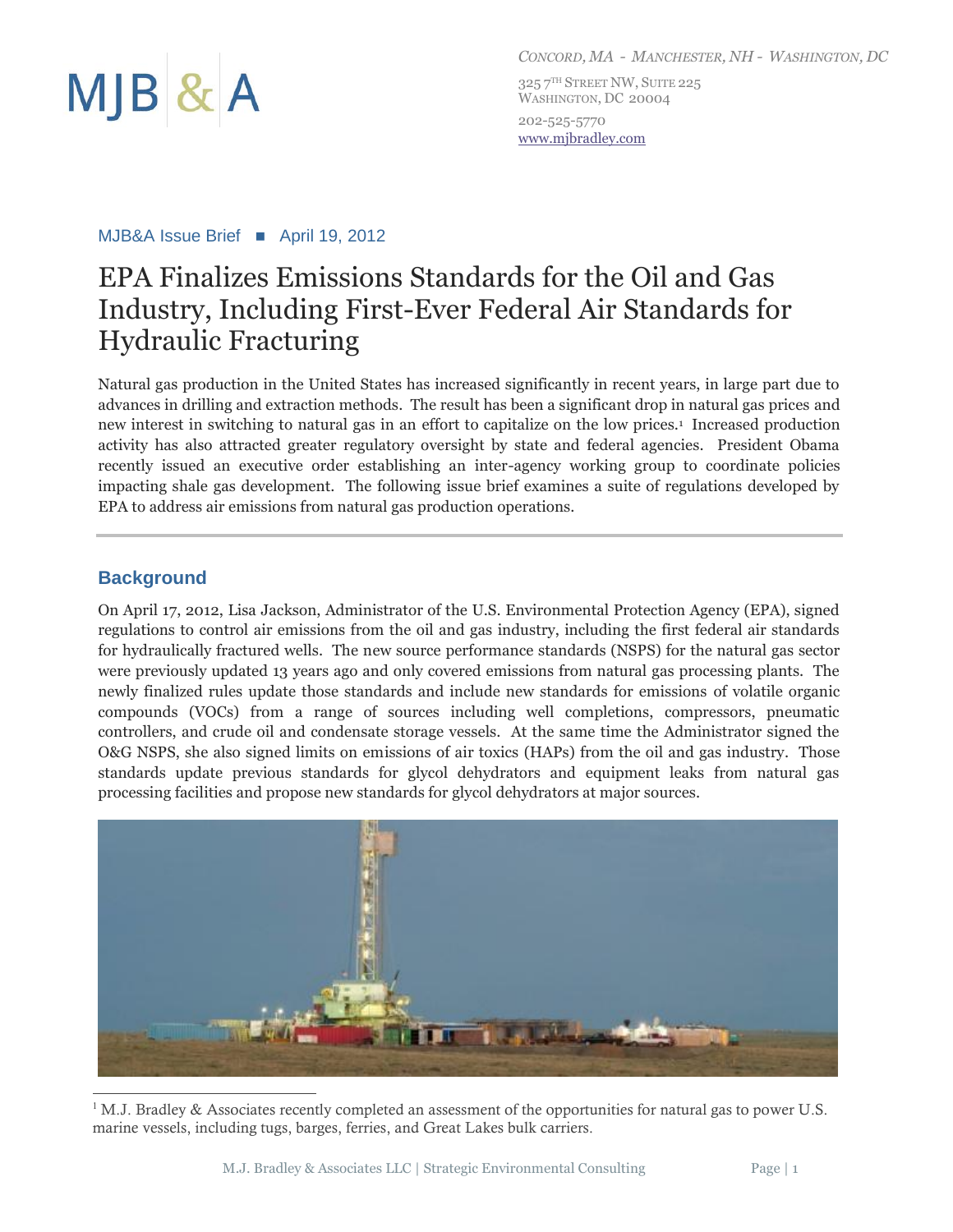

## **Key Takeaways**

The following discussion highlights key topics associated with the final oil and gas regulation. The rule impacts much of the natural gas value chain, including drilling, processing, transmission, and storage.

- **Delayed Operational Impacts.** The O&G NSPS requires, with certain exceptions, that fractured and refractured gas wells rely on reduced emissions completions (RECs) or green completions to reduce VOC emissions during production operations. In short, the practice captures gas produced during well completions and well workovers following hydraulic fracturing, significantly reducing the need to flare. Traditionally, affected sources would need to comply with an NSPS standard within 60 days of its publication in the Federal Register. However, during the course of the rulemaking, industry stakeholders had raised concerns about the availability of the portable equipment used to separate the gas from the solids and liquids produced during flowback. In response, the final rule phases in implementation of the REC requirement. By delaying the requirement to perform RECs until 2015, but requiring the use of combustion devices to reduce emissions in the interim, EPA has responded to industry concerns about the availability of REC equipment while at the same time ensuring an immediate reduction in emissions. In addition, EPA extended the compliance date for storage vessels (one year after publication in the Federal Register) and pneumatic controllers (one year after publication in the Federal Register).
- **No Concession on GHG Emissions Factor.** Despite repeated industry criticism, EPA did not change a key emissions factor associated with methane released from uncontrolled well completions and recompletions. However, with the requirement to control well completions using flares or RECs, EPA's future estimates of uncontrolled emissions from the natural gas sector will be significantly lower. Previously, EPA assumed only 15 percent of well completions and recompletions were controlled with RECs and 50 percent of the remainder was flared, based on state requirements.
- **Implications for Future Regulation.** EPA is moving to regulate greenhouse gas emissions under the Clean Air Act by establishing tailpipe emissions standards for cars and light trucks, permitting requirements for large industrial facilities, and NSPS standards for new power plants. Currently, EPA has no plans to establish greenhouse gas emissions standards for natural gas production activities. However, the Agency acknowledges that the O&G rule, while aimed at controlling VOC and HAP emissions, will reduce methane emissions as a co-benefit. According to EPA, the combined rule is expected to reduce methane emissions by about 1.0 million tons per year.

The new standards may impact the potential for generating greenhouse gas offset credits under emerging state and regional CO2 cap and trade programs in North America.

 **VOC Threshold.** Industry stakeholders had strongly advocated for the inclusion of a "VOC threshold" to avoid regulating natural gas streams with limited or no potential for producing VOC emissions. Although EPA acknowledges that the VOC concentration in natural gas can vary across wells and reservoir types, EPA elected to regulate all natural gas streams. This could leave the Agency open to criticism and result in additional operational challenges for operators.

EPA did include some provisions aimed at improving the cost-effectiveness of the rule. For example, EPA does not require RECs for low pressure wells. EPA established an emissions threshold for storage vessels, and deferred taking final action on reciprocating and centrifugal compressors in the transmission and storage segment because of the low level of VOC emissions.